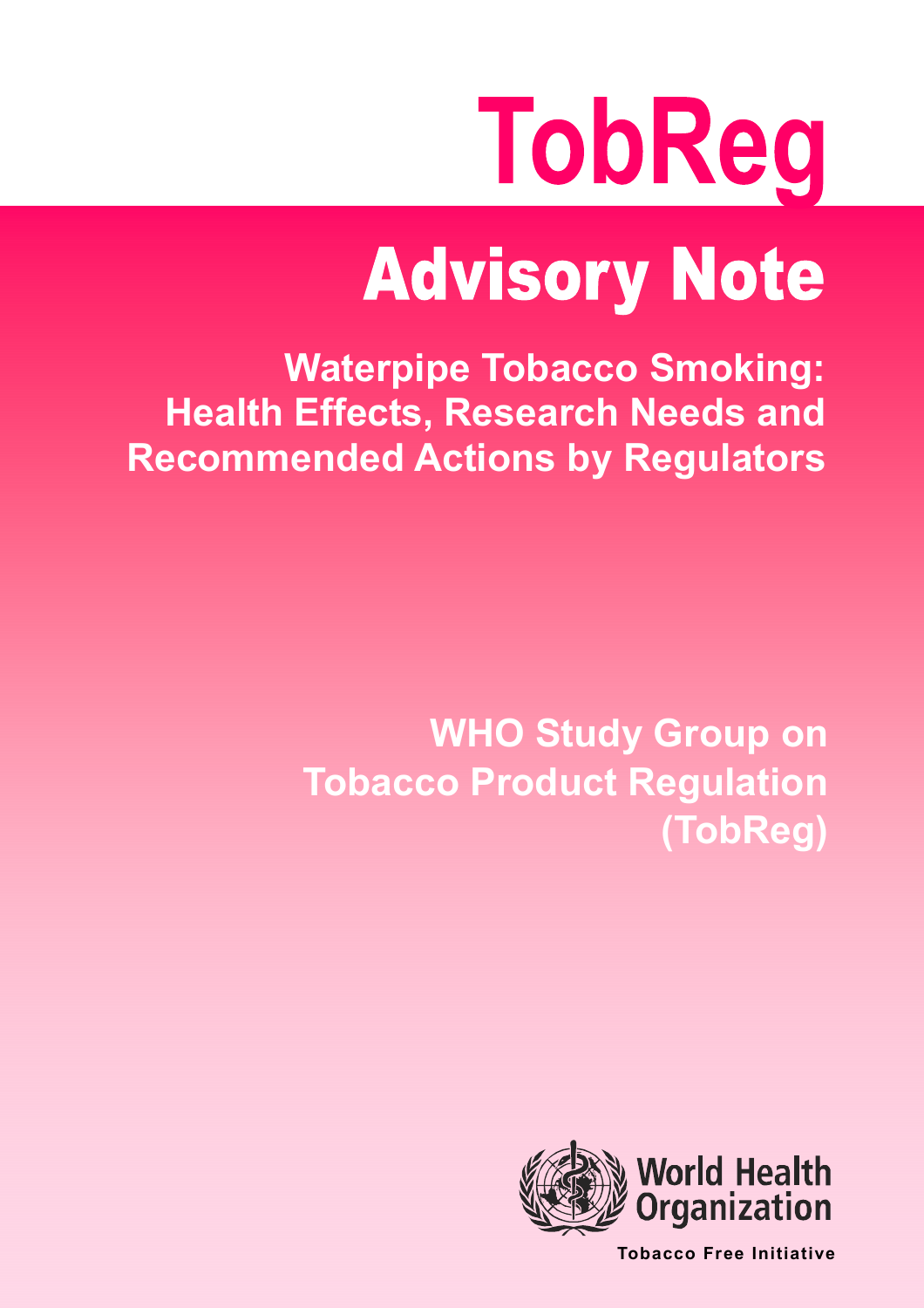The World Health Organization (WHO) was established in 1948 as a specialized agency of the United Nations serving as the directing and coordinating authority for international health matters and public health. One of WHO's constitutional functions is to provide objective and reliable information and advice in the field of human health, a responsibility that it fulfils in part through its extensive programme of publications.

The Organization seeks through its publications to support national health strategies and address the most pressing public health concerns of populations around the world. To respond to the needs of Member States at all levels of development. WHO publishes practical manuals, handbooks and training material for specific categories of health workers; internationally applicable guidelines and standards; reviews and analyses of health policies, programmes and research; and state-of-the-art consensus reports that offer technical advice and recommendations for decision-makers. These books are closely tied to the Organization's priority activities, encompassing disease prevention and control, the development of equitable health systems based on primary health care, and health promotion for individuals and communities. Progress towards better health for all also demands the global dissemination and exchange of information that draws on the knowledge and experience of all WHO's Member countries and the collaboration of world leaders in public health and the biomedical sciences.

To ensure the widest possible availability of authoritative information and guidance on health matters, WHO secures the broad international distribution of its publications and encourages their translation and adaptation. By helping to promote and protect health and prevent and control disease throughout the world, WHO's books contribute to achieving the Organization's principal objective -- the attainment by all people of the highest possible level of health. In pursuit of this end, the Organization has vested the Director-General with the mandate to establish study groups to tackle scientific issues where WHO is expected to formulate policies to assist governments in formulating national regulations that have public health significance. The following advisory note is the result of the deliberations of one of the study groups so created, the WHO Study Group on Tobacco Product Regulation.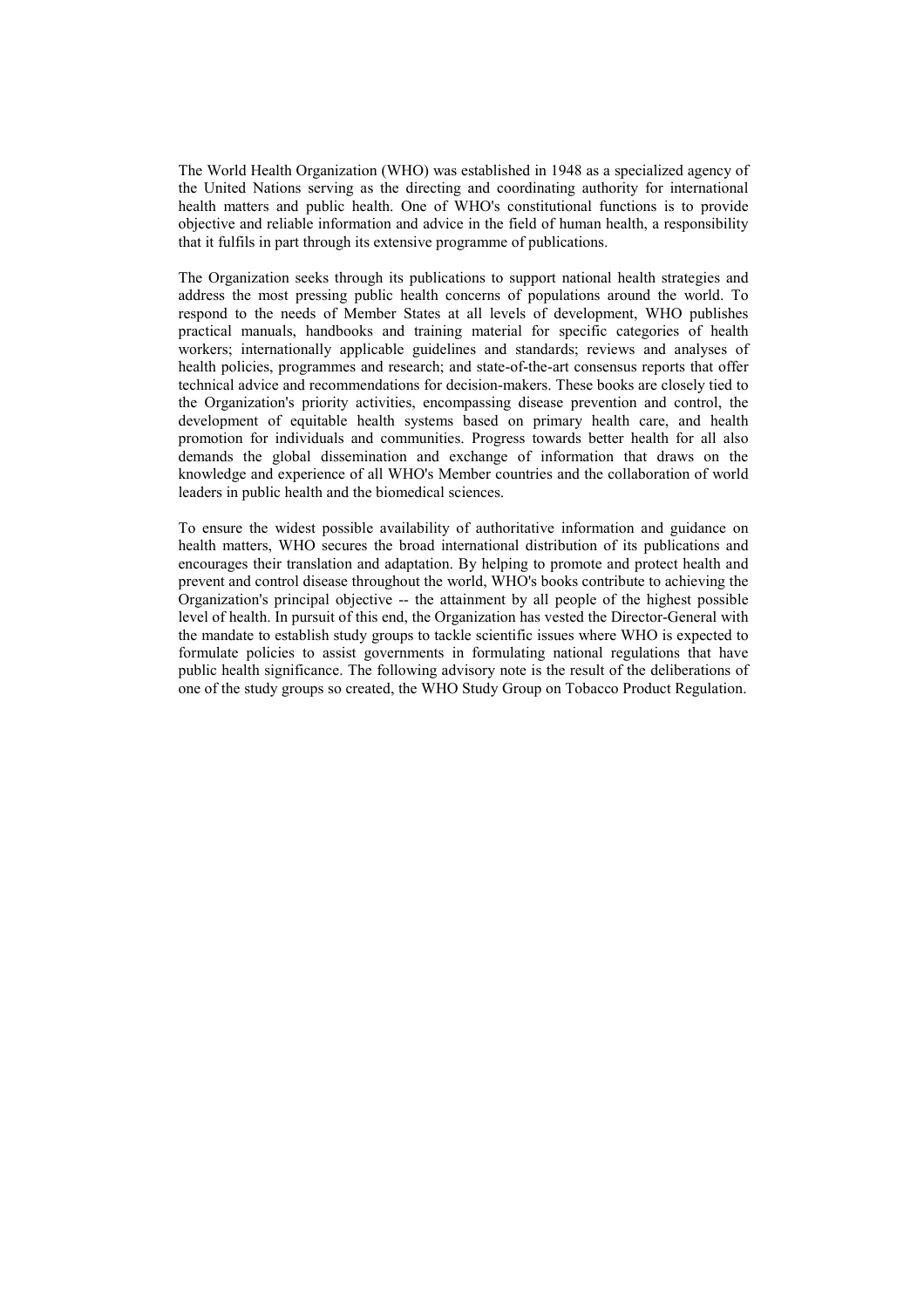### **TobReg Advisory Note**

**Waterpipe Tobacco Smoking: Health Effects, Research Needs and Recommended Actions by Regulators** 

> **WHO Study Group on Tobacco Product Regulation** (TobReg)

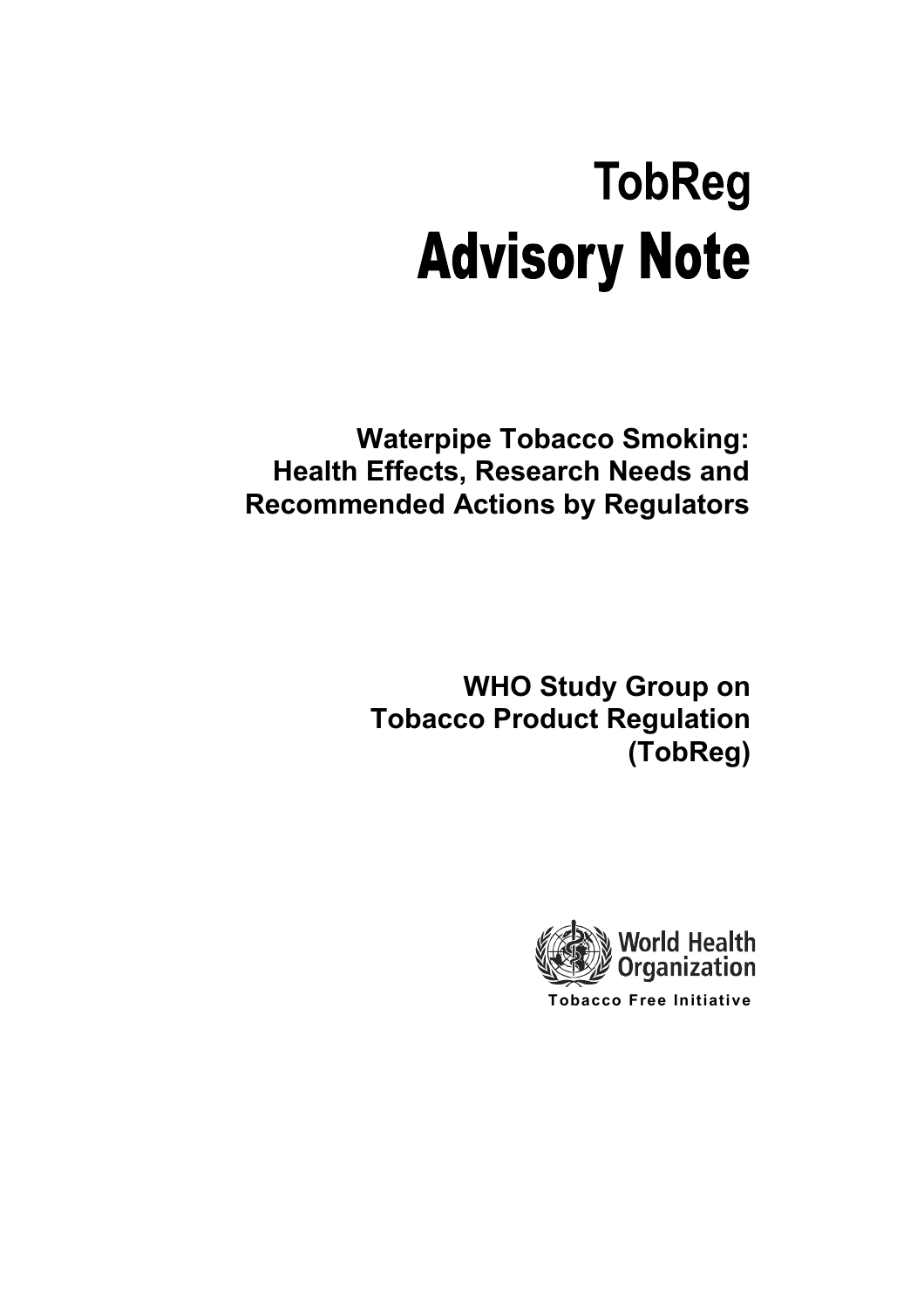WHO Library Cataloguing-in-Publication Data

Advisory note : waterpipe tobacco smoking : health effects, research needs and recommended actions by regulators / WHO Study Group on Tobacco Product Regulation..

1. Smoking - adverse effects. 2. Tobacco - toxicity. 3. Tobacco - legislation. I. WHO Study Group on Tobacco Product Regulation. II. World Health Organization. III. Title: Waterpipe tobacco smoking : health effects, research needs and recommended actions by regulators.

ISBN 9241593857 (NLM classification: OV 137)

#### © World Health Organization 2005

All rights reserved. Publications of the World Health Organization can be obtained from WHO Press, World Health Organization, 20 Avenue Appia, 1211 Geneva 27, Switzerland (tel: +41 22 791 2476; fax: +41 22 791 4857; email: bookorders@who.int). Requests for permission to reproduce or translate WHO publications – whether for sale or for noncommercial distribution – should be addressed to WHO Press, at the above address  $(fax: +41 22 791 4806; email: permissions@who.int).$ 

The designations employed and the presentation of the material in this publication do not imply the expression of any opinion whatsoever on the part of the World Health Organization concerning the legal status of any country, territory, city or area or of its authorities, or concerning the delimitation of its frontiers or boundaries. Dotted lines on maps represent approximate border lines for which there may not yet be full agreement.

The mention of specific companies or of certain manufacturers' products does not imply that they are endorsed or recommended by the World Health Organization in preference to others of a similar nature that are not mentioned. Errors and omissions excepted, the names of proprietary products are distinguished by initial capital letters.

All reasonable precautions have been taken by WHO to verify the information contained in this publication. However, the published material is being distributed without warranty of any kind, either express or implied. The responsibility for the interpretation and use of the material lies with the reader. In no event shall the World Health Organization be liable for damages arising from its use.

Printed by the WHO Document Production Services, Geneva, Switzerland.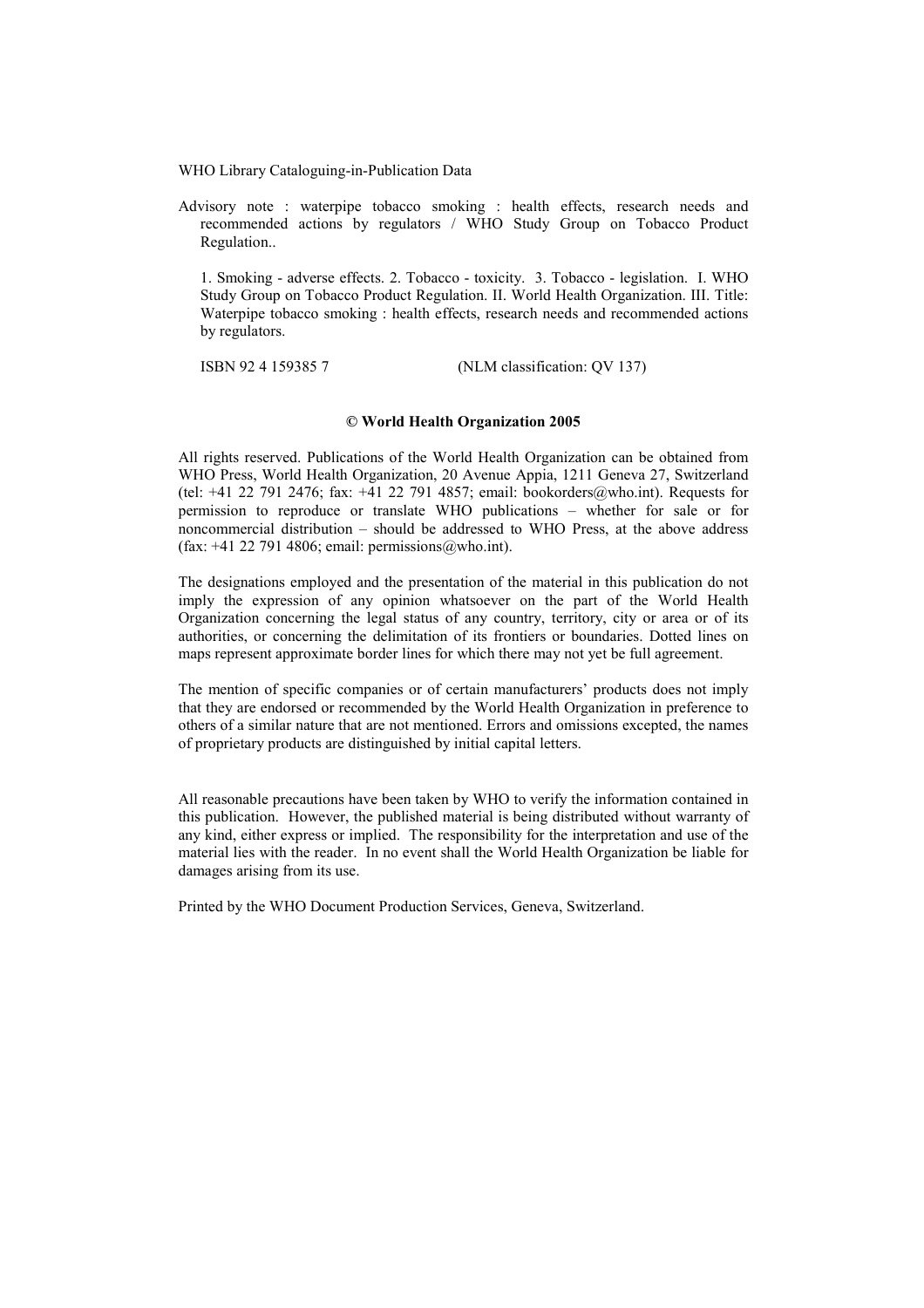#### Preface

Tobacco product regulation, which includes regulating the contents and emissions of tobacco products via testing, mandating the disclosure of the test results, and regulating the packaging and labelling of tobacco products, is one of the key pillars of any comprehensive tobacco control programme. The Contracting Parties to the World Health Organization Framework Convention on Tobacco Control (WHO FCTC), a binding international treaty, are bound, inter alia, by the Treaty's provisions concerning tobacco product regulation contained in its Articles 9, 10 and 11.

The sound scientific information provided by a WHO scientific advisory group on tobacco product regulation, established in 2000 specifically to fill the knowledge gaps that existed at the time in the area of tobacco product regulation, served as the basis for the negotiations and the subsequent consensus reached on the language of these three articles of the Convention.

In November 2003, in recognition of the critical importance of regulating tobacco products, the WHO Director-General formalized the ad hoc Scientific Advisory Committee on Tobacco Product Regulation (SACTob) by changing its status to that of a study group. Following the status change, the SACTob became the "WHO Study Group on Tobacco Product Regulation" (TobReg). It is composed of national and international scientific experts on product regulation, tobacco-dependence treatment, and the laboratory analysis of tobacco ingredients and emissions. Its work is based on cutting-edge research on tobacco product issues. It conducts research and proposes testing in order to fill regulatory gaps in tobacco control. As a formalized entity of WHO, TobReg reports to the WHO Executive Board through the Director-General in order to draw the Member States' attention to the Organization's efforts in tobacco product regulation.

This advisory note on Waterpipe tobacco smoking: health effects, research needs and recommended actions by regulators has been prepared by the WHO Study Group on Tobacco Product Regulation, in accordance with the prioritized work programme of the WHO Tobacco Free Initiative and with the provisions of the WHO FCTC concerning tobacco product regulation, in response to requests made by those Member States whose populations are exposed to this form of tobacco use. The Study Group approved and adopted the present advisory at its second meeting held in Rio de Janeiro, Brazil on 7 to 9 June 2005.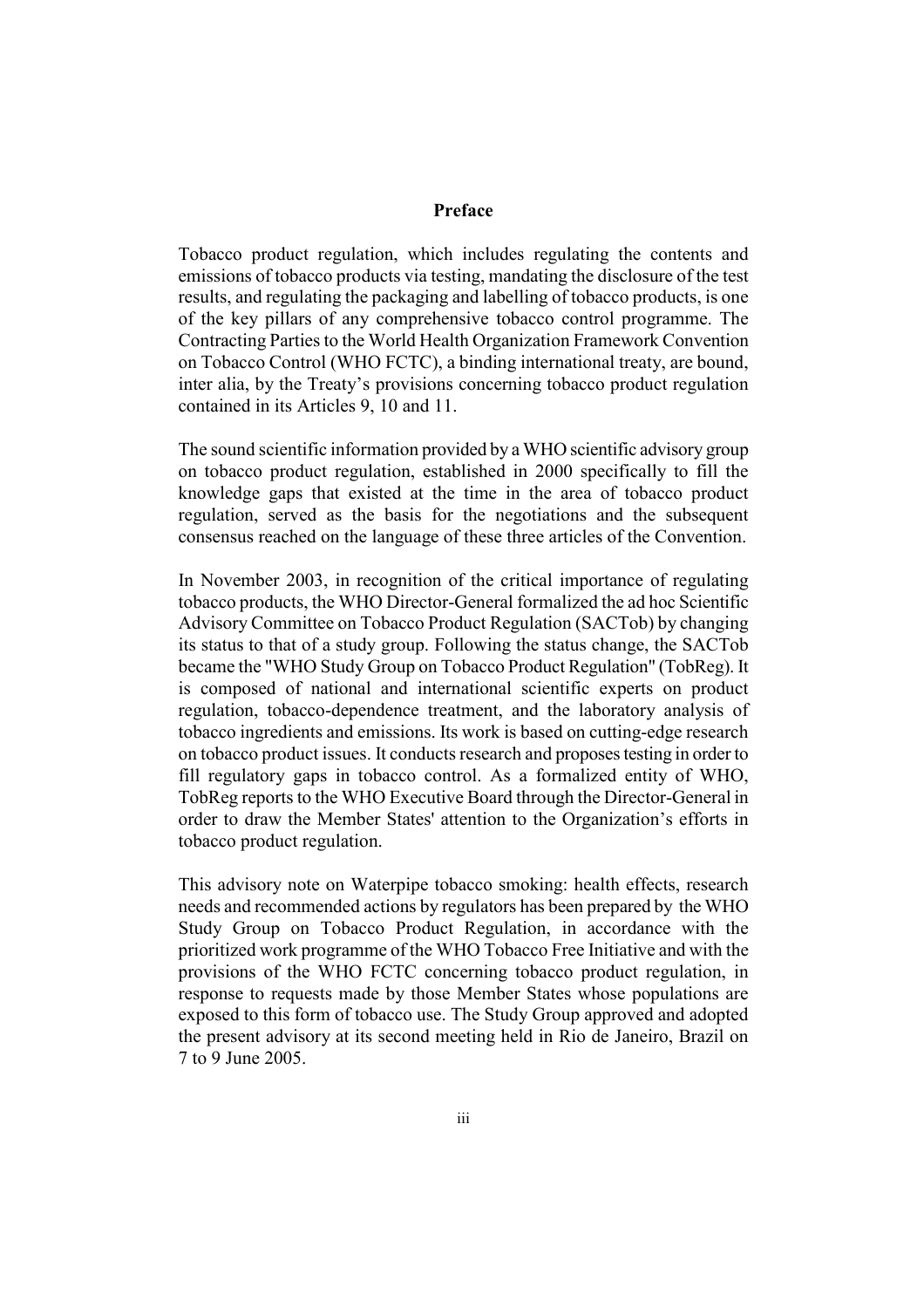The Study Group's members serve without remuneration in their personal capacities rather than as representatives of governments or other bodies; their views do not necessarily reflect the decisions or the stated policy of WHO. The members' names are provided in the annex to this document.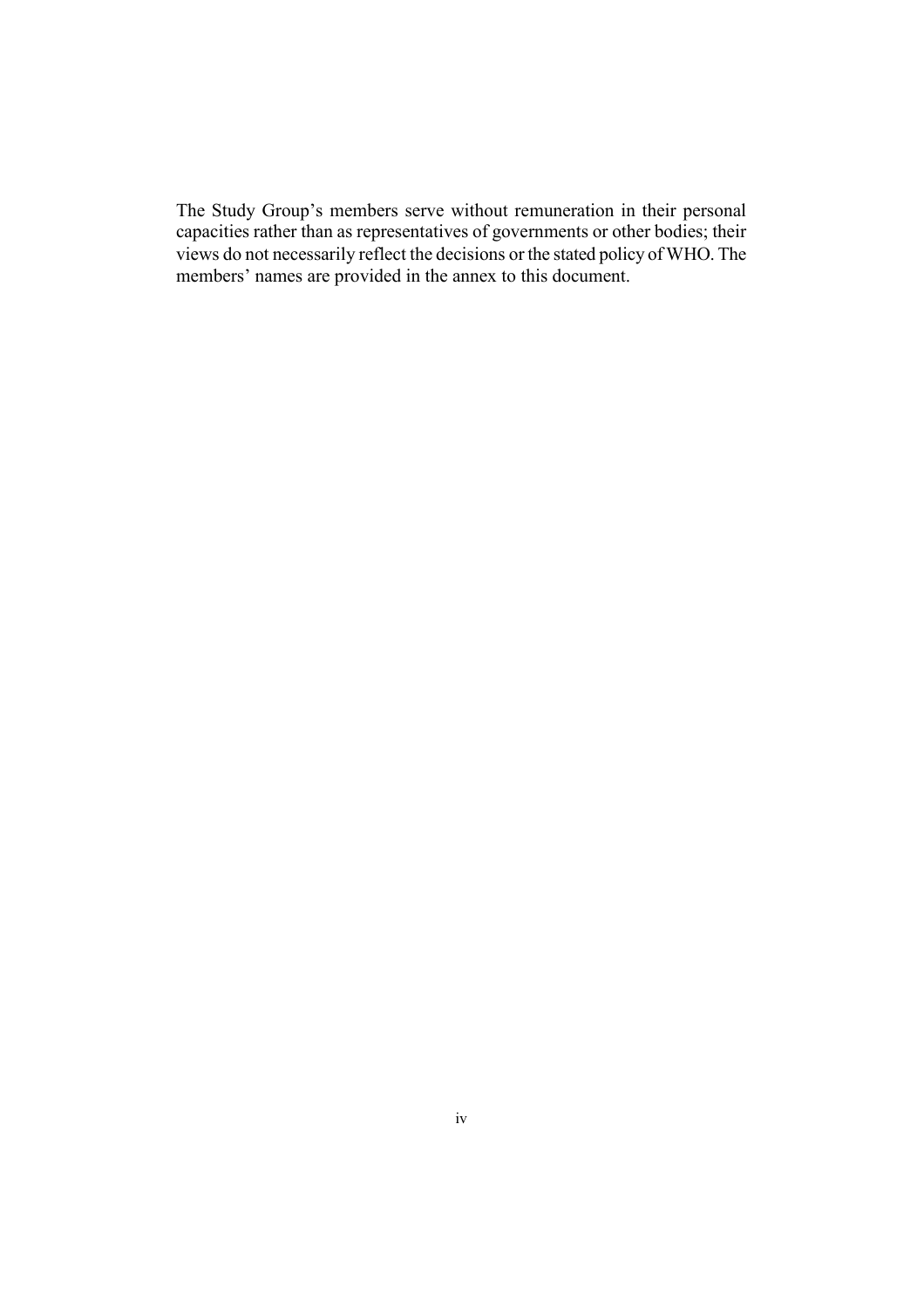#### **Acknowledgements**

The WHO Tobacco Free Initiative and the WHO Study Group on Tobacco Product Regulation wish to acknowledge the significant contributions made by Dr Alan Shihadeh (Lebanon) and Dr Thomas Eissenberg (United States of America). In early 2005, Drs Shihadeh and Eissenberg were commissioned by TFI to write a background paper on waterpipe tobacco smoking, including its prevalence, chemistry and toxicology, pharmacological effects and health hazards. As part of their effort to achieve in-depth research on the issues. Drs Shihadeh and Eissenberg collaborated with Dr Wasim Maziak of the Syrian Center for Tobacco Studies and investigators from the Egypt Smoking Prevention Research Initiative, namely Drs Ebenezer Israel (United States), Christopher Loffredo (United States) and Mostafa K. Mohamed (Egypt).

The results of the work commissioned by the WHO Tobacco Free Initiative served as the basis for discussion on the issue during the Second meeting of the WHO Study Group on Tobacco Product Regulation, held in Rio de Janeiro, Brazil in June 2005. This scientific advisory note is a direct product of the deliberations that took place at that meeting.

The WHO Tobacco Free Initiative and the WHO Study Group on Tobacco Product Regulation also wish to acknowledge the contributions made by Sara Hughes in the referencing and Ellen Joy Adriano and Dawn Mautner in the formatting and design preparation of the final document.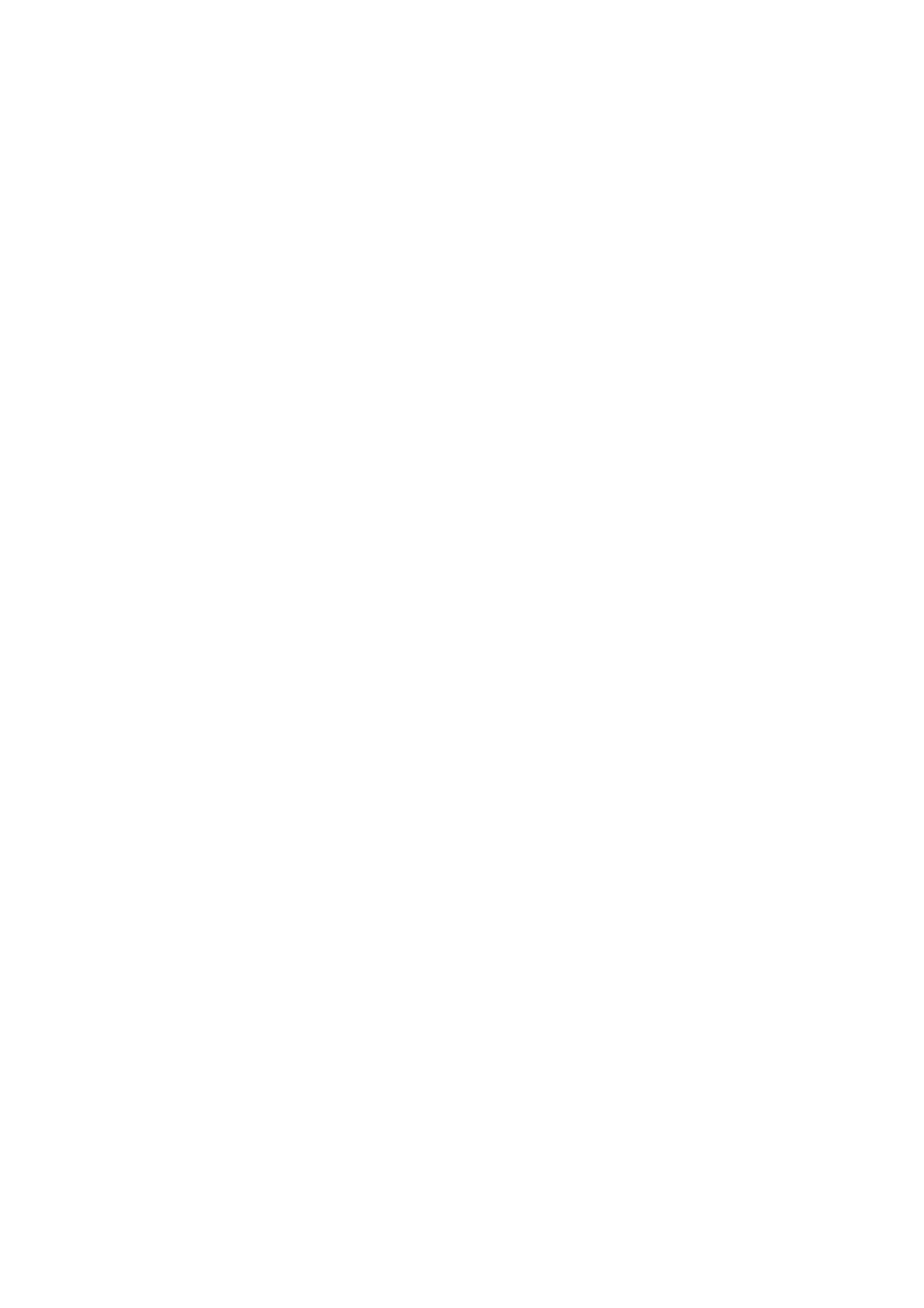#### **WHO Study Group on Tobacco Product Regulation**

#### **Advisory Note:**

#### Waterpipe Tobacco Smoking: Health Effects, Research Needs and **Recommended Actions by Regulators**

#### **Purpose of advisory**

This advisory note, formulated by the WHO Study Group on Tobacco Product Regulation (TobReg), addresses the growing concerns about the increasing prevalence and potential health effects of tobacco smoking using waterpipes. also called "waterpipe tobacco smoking". The purposes of the advisory are to provide guidance to WHO and its Member States, to inform regulatory agencies in their efforts to implement the provisions of the WHO Framework Convention on Tobacco Control concerning education and communications. and to educate consumers about the risks of waterpipe smoking. The advisory also provides guidance to researchers and research agencies interested in facilitating a more thorough understanding of the health effects of tobacco waterpipe smoking, and to those engaged in developing tobacco smoking prevention and cessation programmes so that such programmes accommodate the unique aspects of waterpipe smoking.

#### **Background and history**

Waterpipes have been used to smoke tobacco and other substances by the indigenous peoples of Africa and Asia for at least four centuries  $(I)$ . According to one historical account  $(I)$ , a waterpipe was invented in India by a physician during the reign of Emperor Akbar (who ruled from 1556 to 1605) as a purportedly less harmful method of tobacco use. The physician Hakim Abul Fath suggested that tobacco "smoke should be first passed through a small receptacle of water so that it would be rendered harmless" (2). Thus, a widespread but unsubstantiated belief held by many waterpipe users today – that the practice is relatively safe – is as old as the waterpipe itself  $(3)$ . Marketing tools associated with waterpipes and waterpipe tobacco may reinforce this unsubstantiated belief  $(4)$ . For example, the label of a popular waterpipe tobacco brand sold in South-West Asia and North America states " $0.5\%$  nicotine and  $0\%$  tar".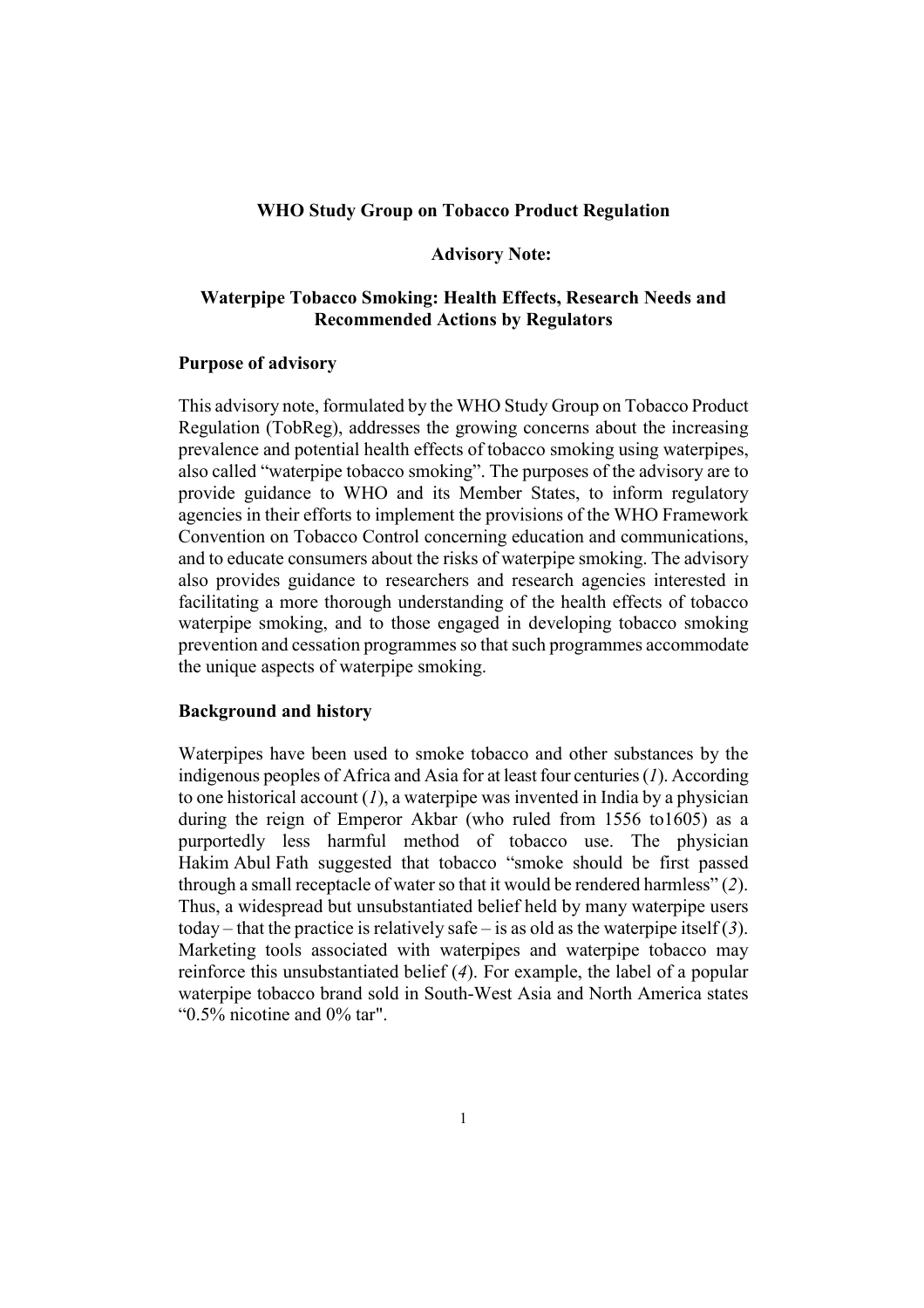#### Description of waterpipes and waterpipe smoking

Generally, waterpipes have a head, body, water bowl, and hose (see figure). Holes in the bottom of the head allow smoke to pass into the body's central conduit. This conduit is submerged in the water that half-fills the water bowl. The hose is not submerged, exits from the water bowl's top, and ends with a mouthpiece, from which the smoker inhales. The tobacco that is placed into the head is very moist (and often sweetened and flavoured): it does not burn in a self-sustaining manner. Thus, charcoal is placed atop the tobacco-filled head (often separated from the tobacco by perforated aluminium foil)  $(4, 5)$ . When the head is loaded and the charcoal lit, a smoker inhales through the hose, creating a vacuum above the water, and drawing air through the body and over the tobacco and charcoal. Having passed over the charcoal, the heated air, which now also contains charcoal combustion products, passes through the tobacco, and the mainstream smoke aerosol is produced  $(6)$ . The smoke passes through the waterpipe body, bubbles through the water in the bowl, and is carried through the hose to the smoker  $(7)$ . During a smoking session, smokers typically replenish and adjust the charcoal periodically. A pile of lit charcoal may be kept in a nearby firebox for this purpose. As an alternative, smokers may opt for commercially available quick-lighting charcoal briquettes.



There are regional and/or cultural differences in some waterpipe design features, such as head or water bowl size, number of mouthpieces, etc., but all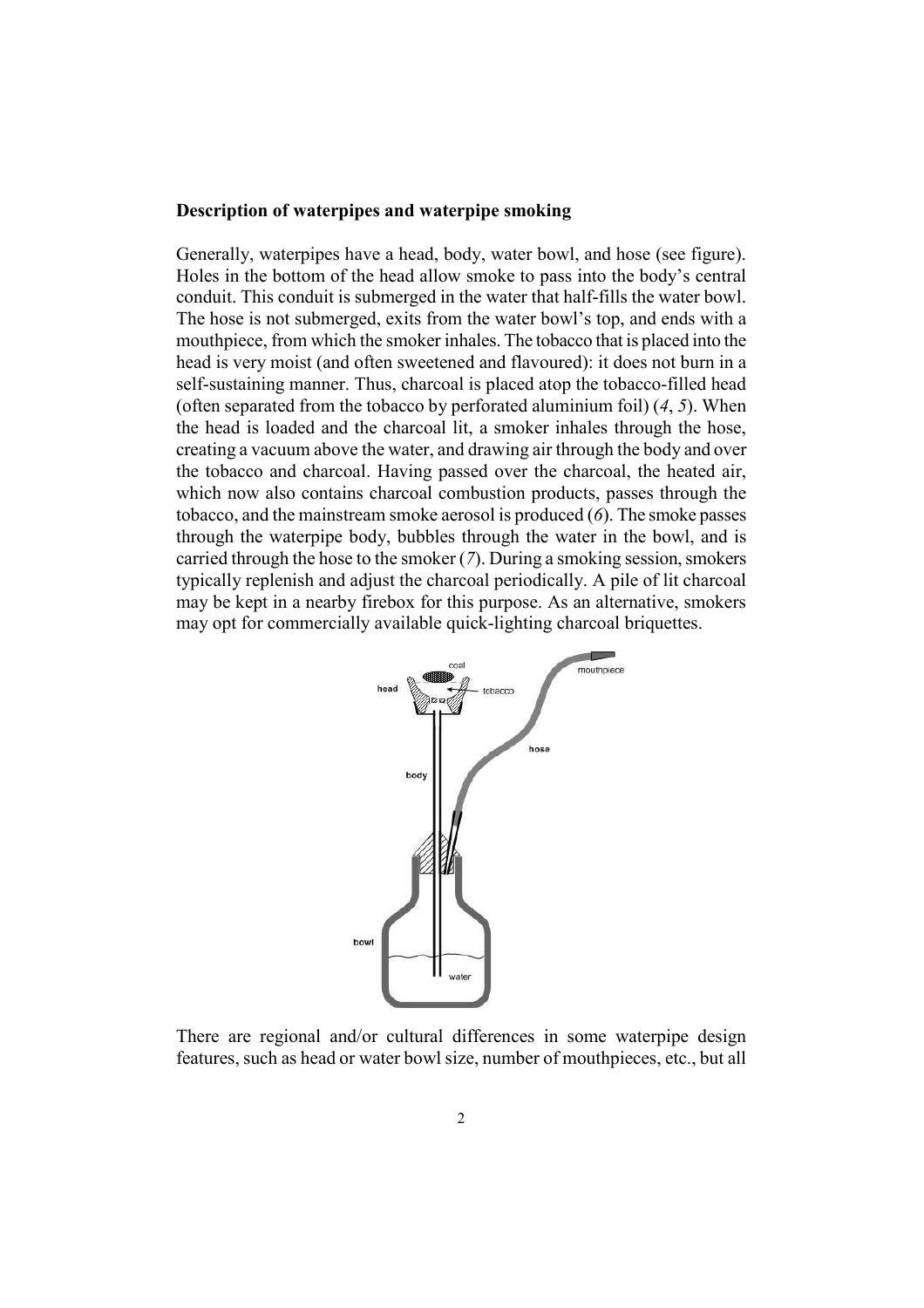waterpipes contain water through which smoke passes prior to reaching the smoker. Names for the waterpipe also differ, and include "narghile" in East Mediterranean countries including Turkey and Syria, "shisha" and "goza" in Egypt and some North African countries, and "hookah" in India  $(8)$ .

Waterpipes can be purchased from dedicated supply shops, including Internet vendors, which also sell charcoal, tobacco and accessories. Waterpipes are now being marketed as portable, with the introduction of accessories such as carrying cases with shoulder straps. Some accessories are sold with claims to reduce the harmfulness of the smoke, such as mouthpieces that contain activated charcoal or cotton, chemical additives for the water bowl, and plastic mesh fittings to create smaller bubbles. None of these accessories have been demonstrated to reduce smokers' exposure to toxins or risk of tobacco-caused disease and death

#### **Health effects**

Contrary to ancient lore and popular belief, the smoke that emerges from a waterpipe contains numerous toxicants known to cause lung cancer, heart disease, and other diseases  $(4)$ . Waterpipe tobacco smoking delivers the addictive drug nicotine, and, as is the case with other tobacco products, more frequent use is associated with the smokers being more likely to report that they are addicted  $(9)$ .

A waterpipe smoking session may expose the smoker to more smoke over a longer period of time than occurs when smoking a cigarette. Cigarette smokers typically take  $8-12$ ,  $40-75$  ml puffs over about  $5-7$  minutes and inhale 0.5 to 0.6 litres of smoke  $(10)$ . In contrast, waterpipe smoking sessions typically last 20–80 minutes, during which the smoker may take 50–200 puffs which range from about 0.15 to 1 litre each  $(6)$ . The waterpipe smoker may therefore inhale as much smoke during one session as a cigarette smoker would inhale consuming 100 or more cigarettes.

While the water does absorb some of the nicotine, waterpipe smokers can be exposed to a sufficient dose of this drug to cause addiction  $(8, 11)$ . Nicotine intake is an important regulator of tobacco intake in general, as evidenced by the fact that cigarette smokers tend to smoke until they get enough nicotine to satisfy their need and addiction, but not so much as to cause nausea  $(12, 13)$ . It is likely that the reduced concentration of nicotine in the waterpipe smoke may result in smokers inhaling higher amounts of smoke and thus exposing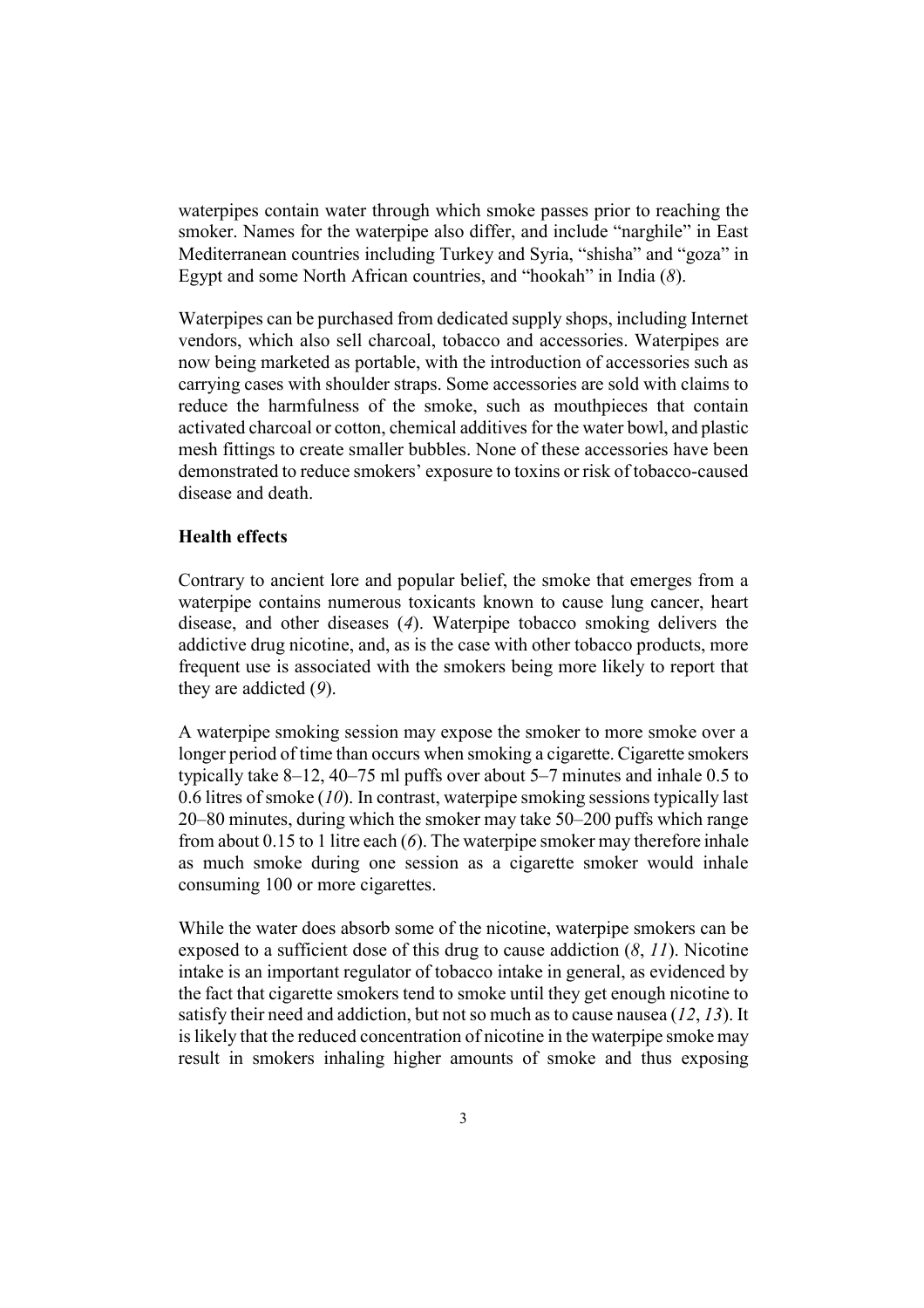themselves to higher levels of cancer-causing chemicals and hazardous gases such as carbon monoxide than if none of the nicotine was absorbed by the water: however, this issue needs further study  $(4, 14, 15)$ . This puts waterpipe smokers and second-hand smokers at risk for the same kinds of diseases as are caused by cigarette smoking, including cancer, heart disease, respiratory disease, and adverse effects during pregnancy  $(16)$ .

#### Regional and global patterns of waterpipe smoking

Waterpipe smoking is often social, and two or more people may share the same waterpipe  $(3, 6)$ . In South-West Asia and North Africa, it is not uncommon for children to smoke with their parents  $(17)$ . If used in a commercial establishment such as a café or restaurant, the waterpipe is ordered (often from a menu of flavours) and an employee prepares it from an in-house stock  $(8)$ .

Globally, the highest rates of smoking occur in the African Region (primarily North Africa), the Eastern Mediterranean Region and the South-East Asia Region (6). Since the 1990s waterpipe smoking appears to be spreading among new populations such as college students and young persons in the United States, Brazil and European countries. Waterpipe smoking appears to be stimulated by unfounded assumptions of relative safety compared to cigarettes, as well as the social nature of the activity  $(18)$ . Commercial marketing, often with implicit or explicit safety-related claims, may also be contributing to the spread of waterpipe smoking across the globe. Waterpipe smokers may use waterpipes exclusively; however, many smokers may also smoke cigarettes. In some countries in which cigarette smoking is concentrated among men, waterpipe smoking appears more evenly distributed between both sexes  $(8, 8)$ 19). All these findings reinforce the need to conduct more research on waterpipes and the issues surrounding their use, and then to disseminate the information on the health risks to all countries.

#### **Science base and conclusions**

Waterpipe smoking has not been studied as intensively as has cigarette smoking; however, preliminary research on patterns of smoking, the chemistry of the smoke that is inhaled, and health effects supports the idea that waterpipe smoking is associated with many of the same risks as cigarette smoking, and may, in fact, involve some unique health risks. The science base supports the following conclusions: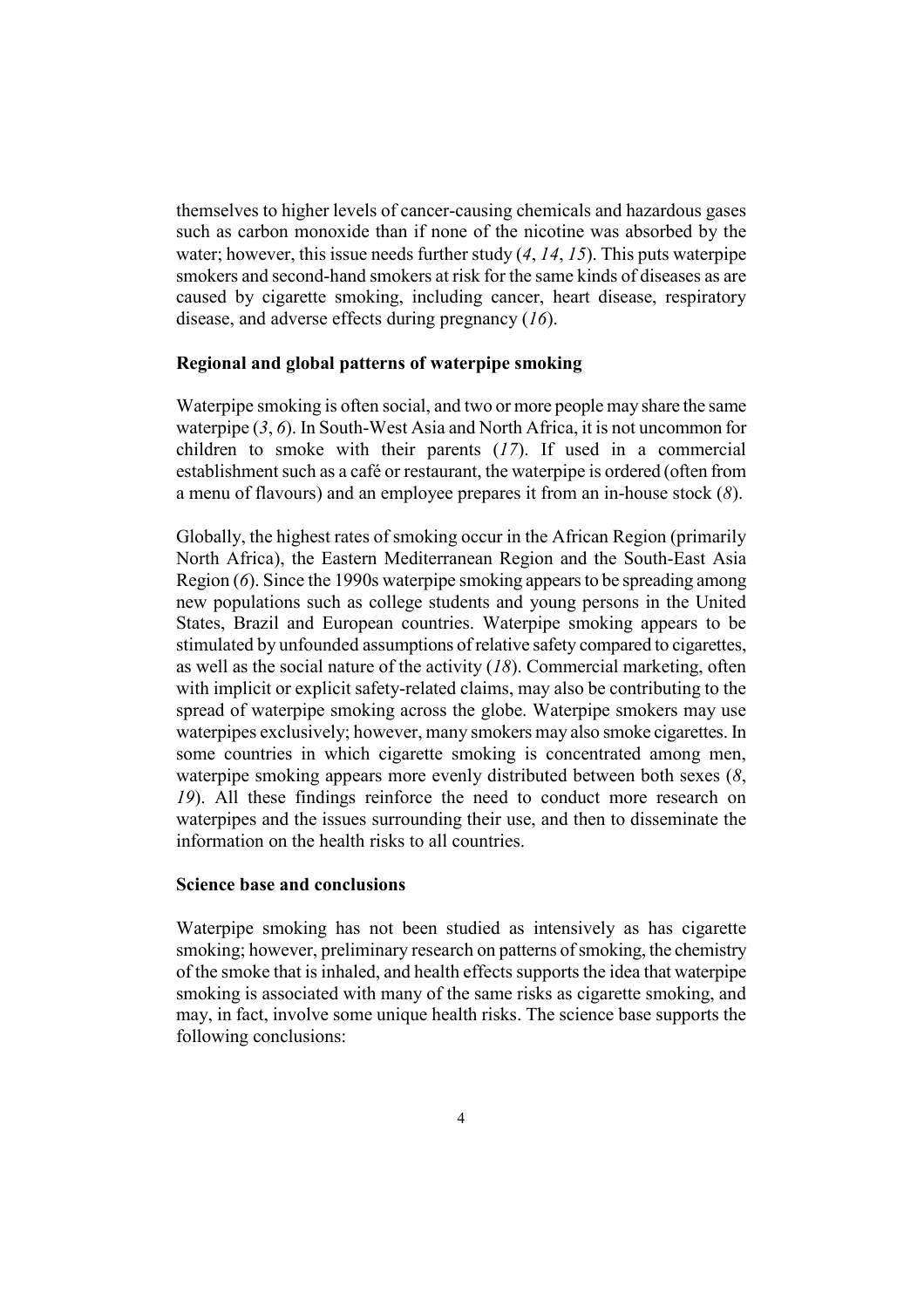- 1. Using a waterpipe to smoke tobacco poses a serious potential health hazard to smokers and others exposed to the smoke emitted  $(9)$ .
- 2. Using a waterpipe to smoke tobacco is not a safe alternative to cigarette smoking  $(4)$ .
- 3. A typical 1-hour long waterpipe smoking session involves inhaling 100– 200 times the volume of smoke inhaled with a single cigarette  $(6)$ .
- 4. Even after it has been passed through water, the smoke produced by a waterpipe contains high levels of toxic compounds, including carbon monoxide, heavy metals and cancer-causing chemicals  $(8, 14)$ .
- 5. Commonly used heat sources that are applied to burn the tobacco, such as wood cinders or charcoal, are likely to increase the health risks because when such fuels are combusted they produce their own toxicants, including high levels of carbon monoxide, metals and cancer-causing chemicals  $(7, 15)$ .
- 6. Pregnant women and the fetus are particularly vulnerable when exposed either actively or involuntarily to the waterpipe smoke toxicants  $(16)$ .
- 7. Second-hand smoke from waterpipes is a mixture of tobacco smoke in addition to smoke from the fuel and therefore poses a serious risk for nonsmokers  $(8)$ .
- 8. There is no proof that any device or accessory can make waterpipe smoking safer.
- Sharing a waterpipe mouthpiece poses a serious risk of transmission of 9. communicable diseases, including tuberculosis and hepatitis (4).
- 10. Waterpipe tobacco is often sweetened and flavoured, making it very appealing; the sweet smell and taste of the smoke may explain why some people, particularly young people who otherwise would not use tobacco, begin to use waterpipes  $(20)$ .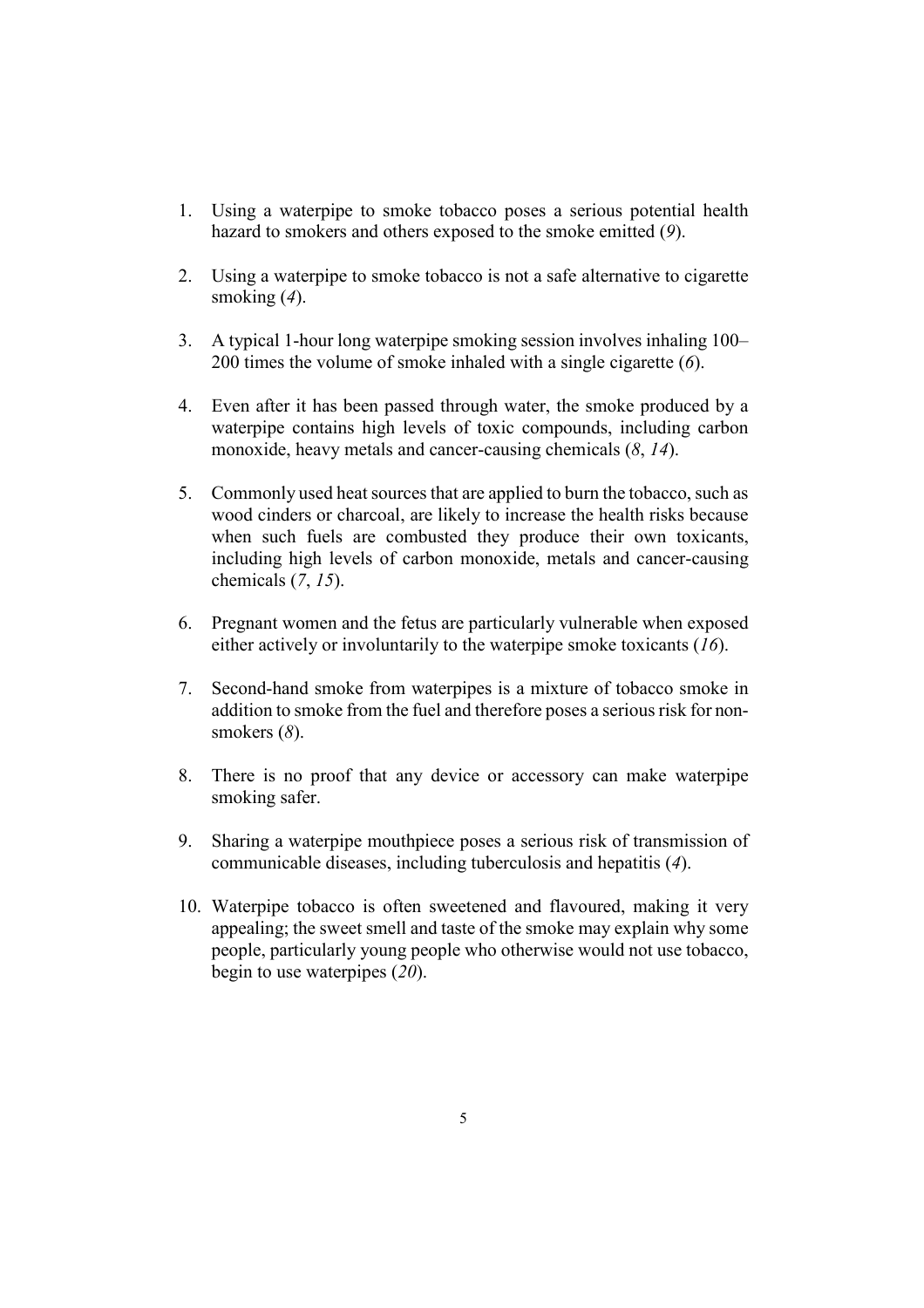#### Research needs

There is surprisingly little research addressing tobacco smoking using a waterpipe, especially given that there are many millions of current waterpipe smokers and that waterpipe use is spreading across the globe. A more thorough understanding of waterpipe smoking, risks, and health effects requires worldwide efforts to study:

- Types and patterns of smoking across regions and cultures. 1.
- 2. National and global trends in waterpipe smoking.
- 3. How the chemical and physical properties of the smoke depend on the waterpipe set-up and smoking conditions (geometry of waterpipe, amount/type of coal and tobacco used, puffing behaviour, etc.).
- 4. Methods for evaluating toxicant yield, smoker exposure, and resultant absorption.
- 5. Patterns of smoking by individuals and how different smoking patterns relate to the smokers' intake of smoke toxicants, including nicotine, carcinogens, carbon monoxide, and other disease-causing compounds.
- 6 Relationships among yield, exposure, and absorption biomarkers.
- $7<sub>1</sub>$ Pharmacology and toxicology of smoke as assessed in laboratory tests using biological assays and in actual use by people.
- 8. Epidemiology of waterpipe-associated disease risk, including addiction and transmission of non-tobacco, communicable diseases.
- 9. The influence of cultural and social practices on initiation and maintenance
- 10. The relationship between waterpipe smoking and other forms of tobacco. including substitution and multiple product smoking.
- 11. The relationship between waterpipe smoking and the use of other drugs, including marijuana.
- 12. Development of prevention and cessation strategies.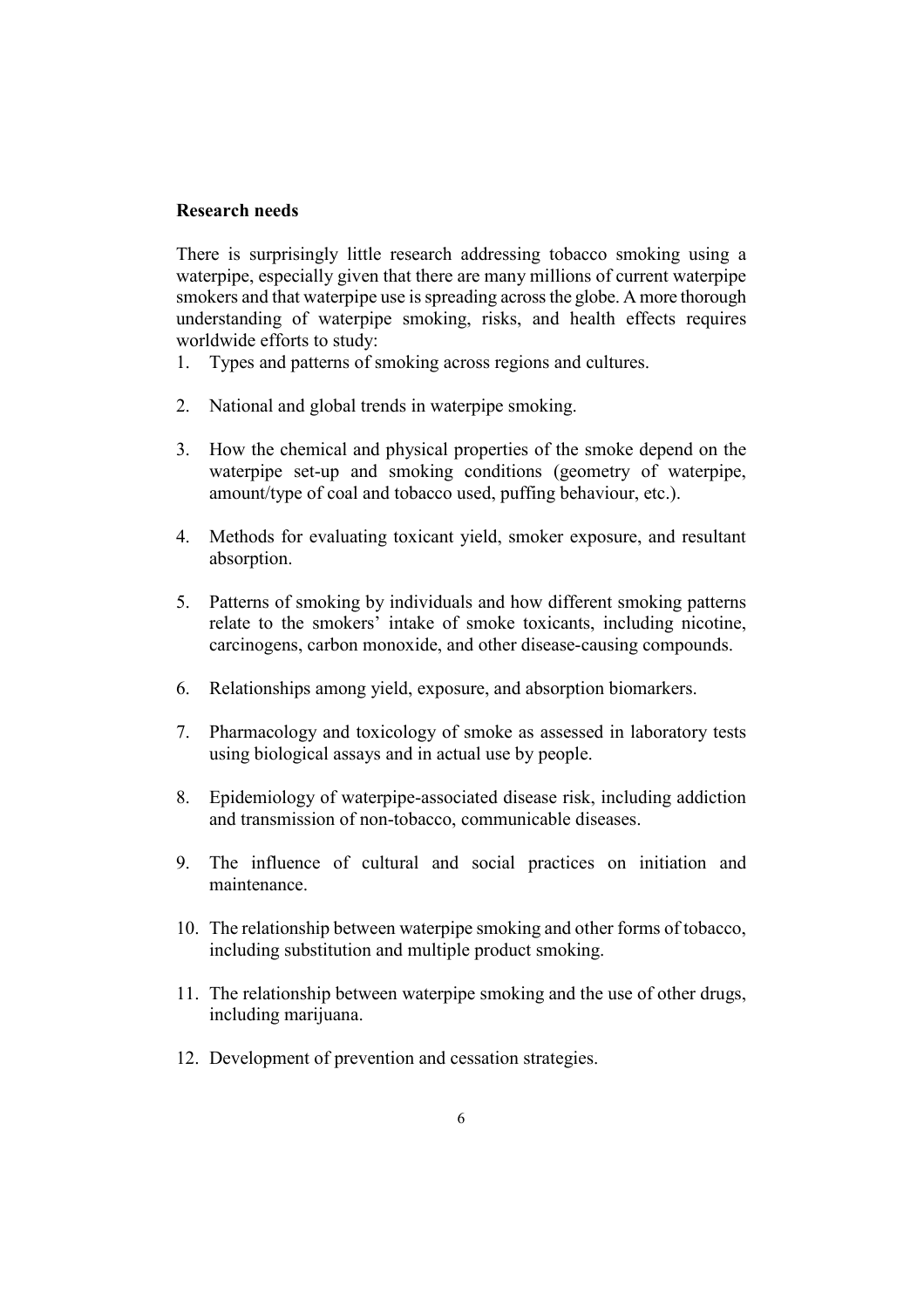#### Suggested actions for regulators (consistent with the definition of "tobacco product" under the WHO Framework Convention on Tobacco Control<sup>1</sup>

The WHO's Study Group on Tobacco Product Regulation (TobReg) urges consideration of the following public health initiatives to reduce waterpipe smoking and associated disease.

- Waterpipes and waterpipe tobacco should be subjected to the same  $1_{-}$ regulation as cigarettes and other tobacco products.
- $2<sup>1</sup>$ Waterpipes and waterpipe tobacco should include strong health warnings.
- 3. Claims of harm reduction and safety should be prohibited.
- Misleading labelling, such as "contains 0 mg tar", which may imply safety  $\overline{4}$ should be prohibited.
- 5. Waterpipes should be included in comprehensive tobacco control efforts, including prevention strategies and cessation interventions.
- 6. Waterpipes should be prohibited in public places consistent with bans on cigarette and other forms of tobacco smoking.
- 7. Education of health professionals, regulators and the public at large is urgently needed about the risks of waterpipe smoking, including high potential levels of second-hand exposure among children, pregnant women, and others.
- 8. The TobReg recommends that a full document be produced in the WHO Technical Report Series to evaluate thoroughly the health effects of waterpipes and to develop recommendations.

 $1$  Article 1.f states that "tobacco products" mean products entirely or partly made of the leaf tobacco as raw materials which are manufactured to be used for smoking, sucking, chewing and snuffing.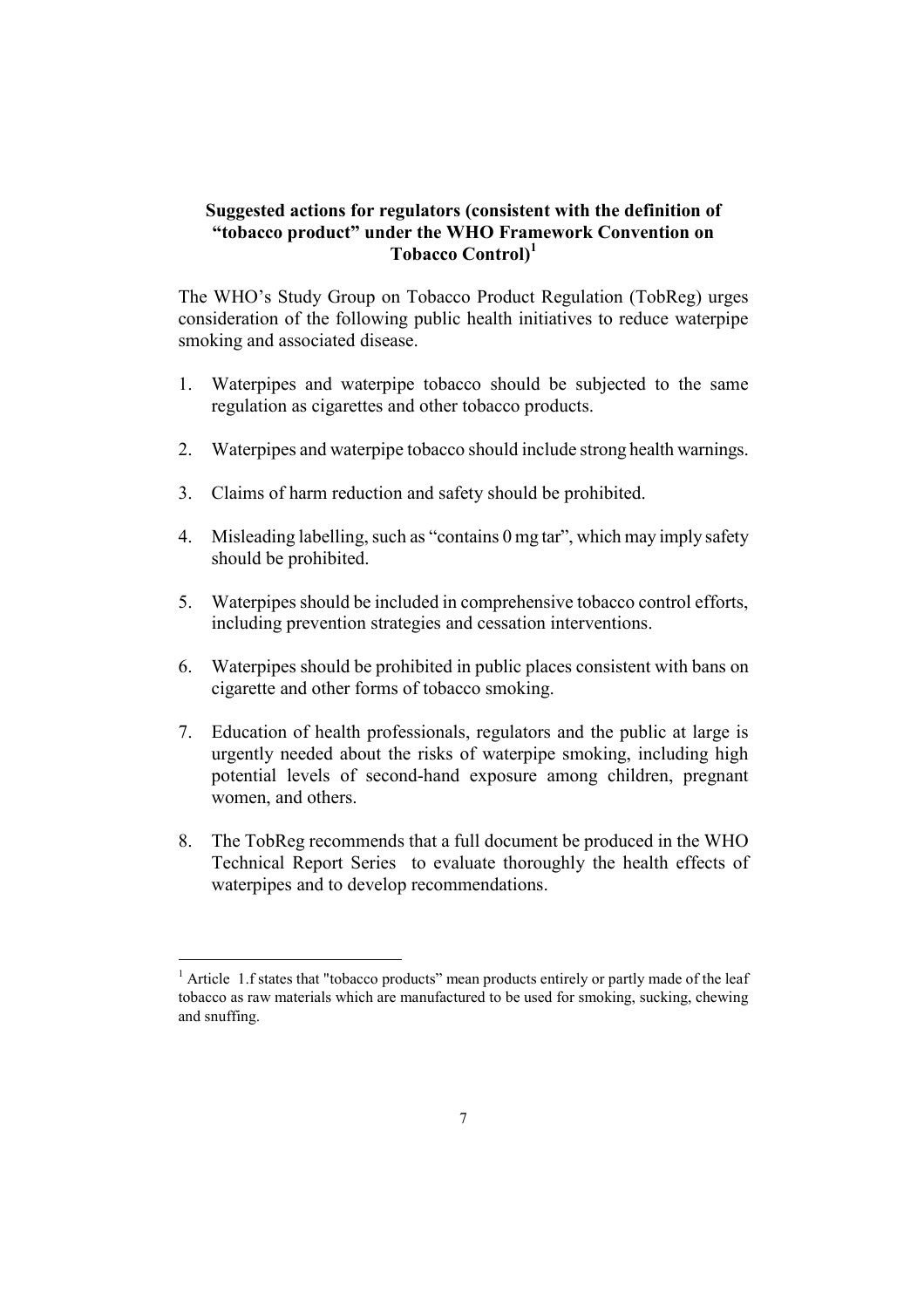#### **References**

- Chattopadhyay A. Emperor Akbar as a healer and his eminent physicians.  $1<sup>1</sup>$ Bulletin of the Indian Institute of the History of Medicine, 2000, 30:151-158
- $2<sup>1</sup>$ Ibid., p. 154.
- Maziak W, Eissenberg T, Ward KD. Waterpipe use and dependence:  $3<sub>1</sub>$ implications for intervention development. Pharmacology, Biochemistry, and Behavior, 2005, 80:173-179.
- 4. Knishkowy B, Amitai Y. Water-pipe (narghile) smoking: an emerging health risk behavior. *Pediatrics*, 2005, 116(1):e113-e119.
- Shihadeh A, Antonius C, Azar S. A portable, low-resistance puff  $5<sub>1</sub>$ topography instrument for pulsating, high flow smoking devices. Behavior Research Methods, Instruments, & Computers, 2005, 37(1):186-191.
- Shihadeh A et al. Towards a topographical model of narghile water-pipe 6. café smoking: a pilot study in a high socioeconomic status neighborhood of Beirut, Lebanon. Biochemistry, Pharmacology, and Behavior, 2004,  $79(1):75-82.$
- $7<sup>1</sup>$ Shihadeh A. Investigation of mainstream smoke aerosol of the argileh water pipe. Food and Chemical Toxicology, 2003, 41:143-152.
- 8. Maziak W et al. Tobacco smoking using a waterpipe: a re-emerging strain in a global epidemic. Tobacco Control, 2004, 13:327–333.
- 9. Maziak W, Ward KD, Eissenberg T. Factors related to frequency of narghile (waterpipe) use: the first insights on tobacco dependence in narghile users. Drug and Alcohol Dependence, 2004, 76:101-106.
- 10. Djordjevic MV, Stellman SD, Zang E. Doses of nicotine and lung carcinogens delivered to cigarette smokers. Journal of the National Cancer Institute, 2000, 92(2):106-111.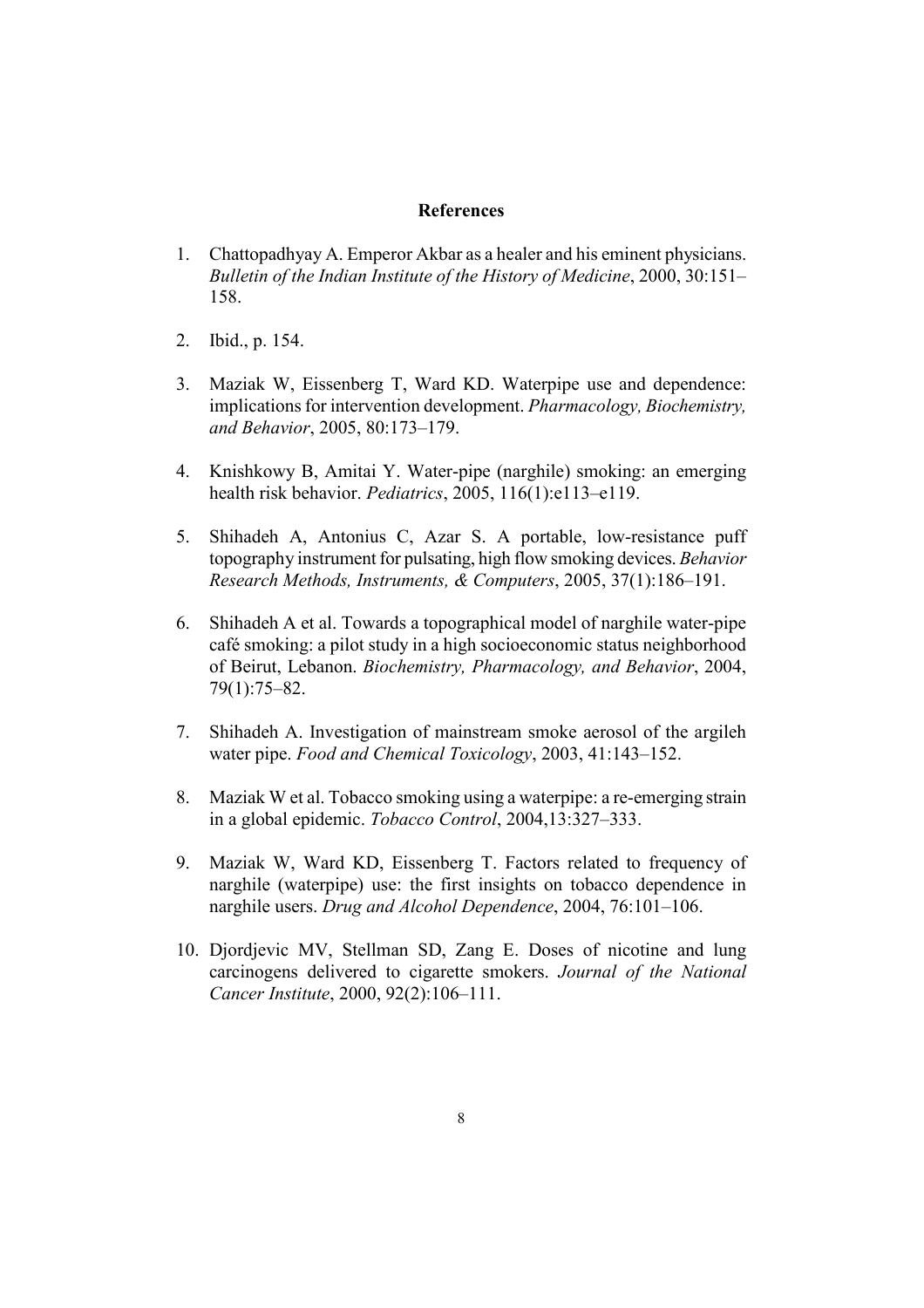- 11. Shafagoi YA, Mohammed FI, Hadidi KA, Hubble-bubble (water pipe) smoking: levels of nicotine and cotinine in plasma, saliva and urine. International Journal of Clinical Pharmacology and Therapeutics, 2002,  $40(6)$ : 249-255.
- 12. National Cancer Institute. Risks associated with smoking cigarettes with low machine-measured vields of tar and nicotine. Smoking and Tobacco Control Monograph No. 13. Bethesda, MD, United States Department of Health and Human Services, Public Health Service, National Institutes of Health, National Cancer Institute, 2001.
- 13. Royal College of Physicians of London. Nicotine addiction in Britain: a report of the Tobacco Advisory Group of the Royal College of Physicians. London, Royal College of Physicians of London, 2000.
- 14. Sajid KM, Akhter M, Malik GQ. Carbon monoxide fractions in cigarette and hookah (hubble bubble) smoke. Journal of the Pakistan Medical Association, 1993, 43(9):179-182.
- 15. Shihadeh A, Saleh R. Polycyclic aromatic hydrocarbons, carbon monoxide, "tar", and nicotine in the mainstream smoke aerosol of the narghile water pipe. Food and Chemical Toxicology, 2005, 43(5):655– 661.
- 16. Nuwayhid IA et al. Narghile (hubble-bubble) smoking, low birth weight, and other pregnancy outcomes. American Journal of Epidemiology, 1998, 148: 375-383.
- 17. Kandela P. Nargile smoking keeps Arabs in wonderland. *Lancet*, 2000, 356:1175.
- 18. Shafagoj YA, Mohammed FI. Levels of maximum end-expiratory carbon monoxide and certain cardiovascular parameters following hubble-bubble smoking. Saudi Medical Journal, 2002, 23:953–958.
- 19. Tamim H et al. Tobacco use by university students, Lebanon, 2001. Addiction, 2003, 98:933-939.
- 20. Rastam S et al. Estimating the beginning of the waterpipe epidemic in Syria. BMC PublicHealth, 2004, 4:32.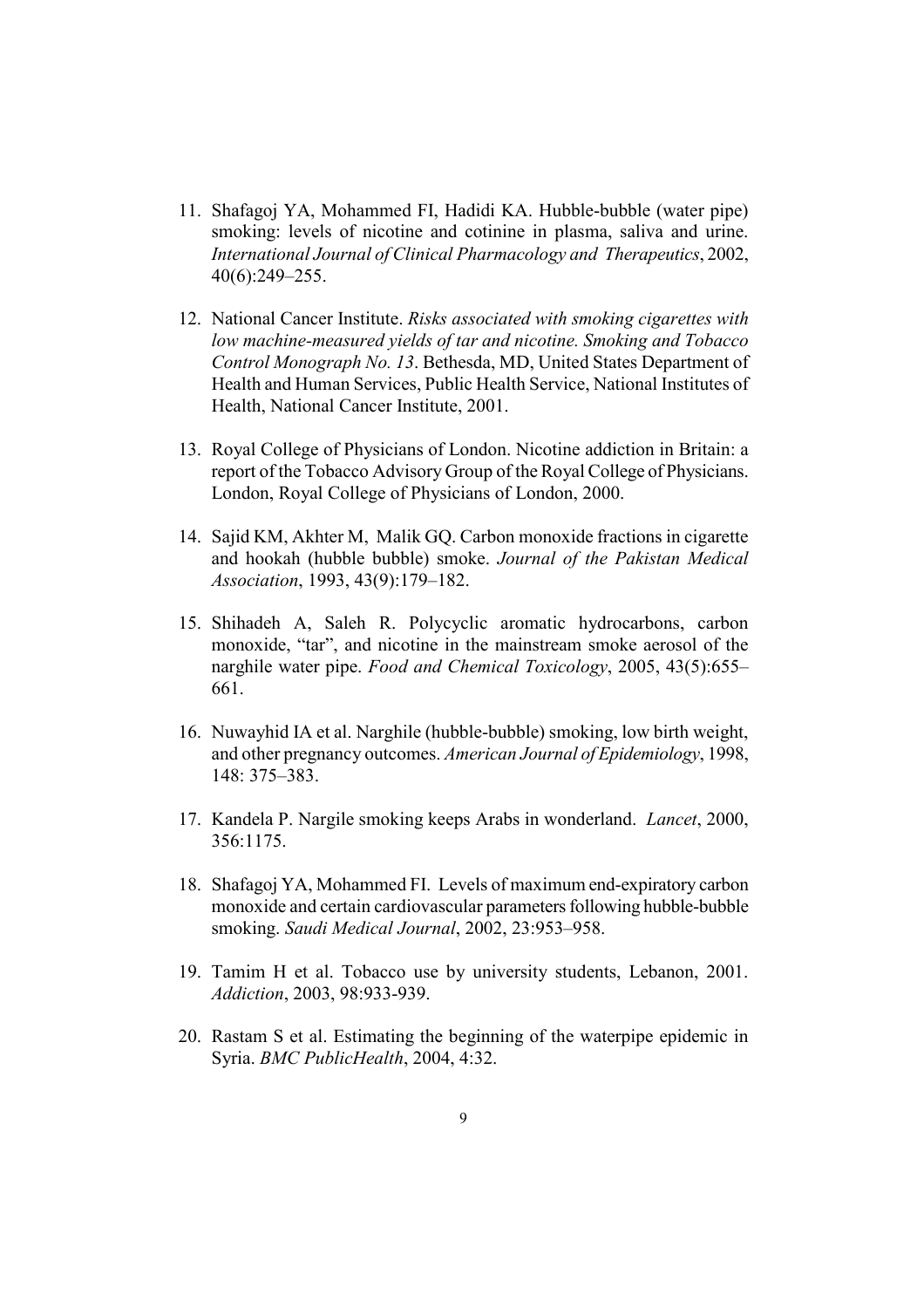#### Annex

#### Members of the WHO Study Group on Tobacco Product Regulation

Erik Dybing, MD, PhD, Chair of the WHO Study Group on Tobacco Product Regulation, Director, Division of Environmental Medicine, Norwegian Institute of Public Health (NIPH), Oslo, Norway

David L. Ashley, PhD, Chief, Emergency Response and Air Toxicants Branch, Centers for Disease Control and Prevention (CDC), Atlanta, Georgia, USA

David Burns, MD, Professor of Family and Preventive Medicine, University of California, San Diego, School of Medicine, California, USA

Miriana Diordievic, PhD, Program Director, National Cancer Institute, Division of Cancer Control and Population Sciences, Tobacco Control Research Branch, Bethesda, Maryland, USA

Nigel Gray, MBBS, Scientist, International Agency for Research on Cancer, Lyon, France

S. Katherine Hammond, PhD, Professor of Environmental Health Sciences, University of California, Berkeley, School of Public Health, Berkeley, California, USA

Jack Henningfield, PhD, Vice President, Research and Health Policy, Pinney Associates, Bethesda, Maryland, USA

Martin Jarvis, DSc, Principal Scientist, Cancer Research UK, Health Behaviour Unit, Royal Free and University College London Medical School, London, United Kingdom

K. Srinath Reddy, MD, DM, Professor of Cardiology, All Institute of Medical Sciences, Delhi, India

Channing Robertson, PhD, Senior Associate Dean for Faculty and Academic Affairs, School of Engineering, Stanford University, California, USA

Ghazi Zaatari, MD, Professor and Chairman, Department of Pathology and Laboratory Medicine, American University of Beirut, Beirut, Lebanon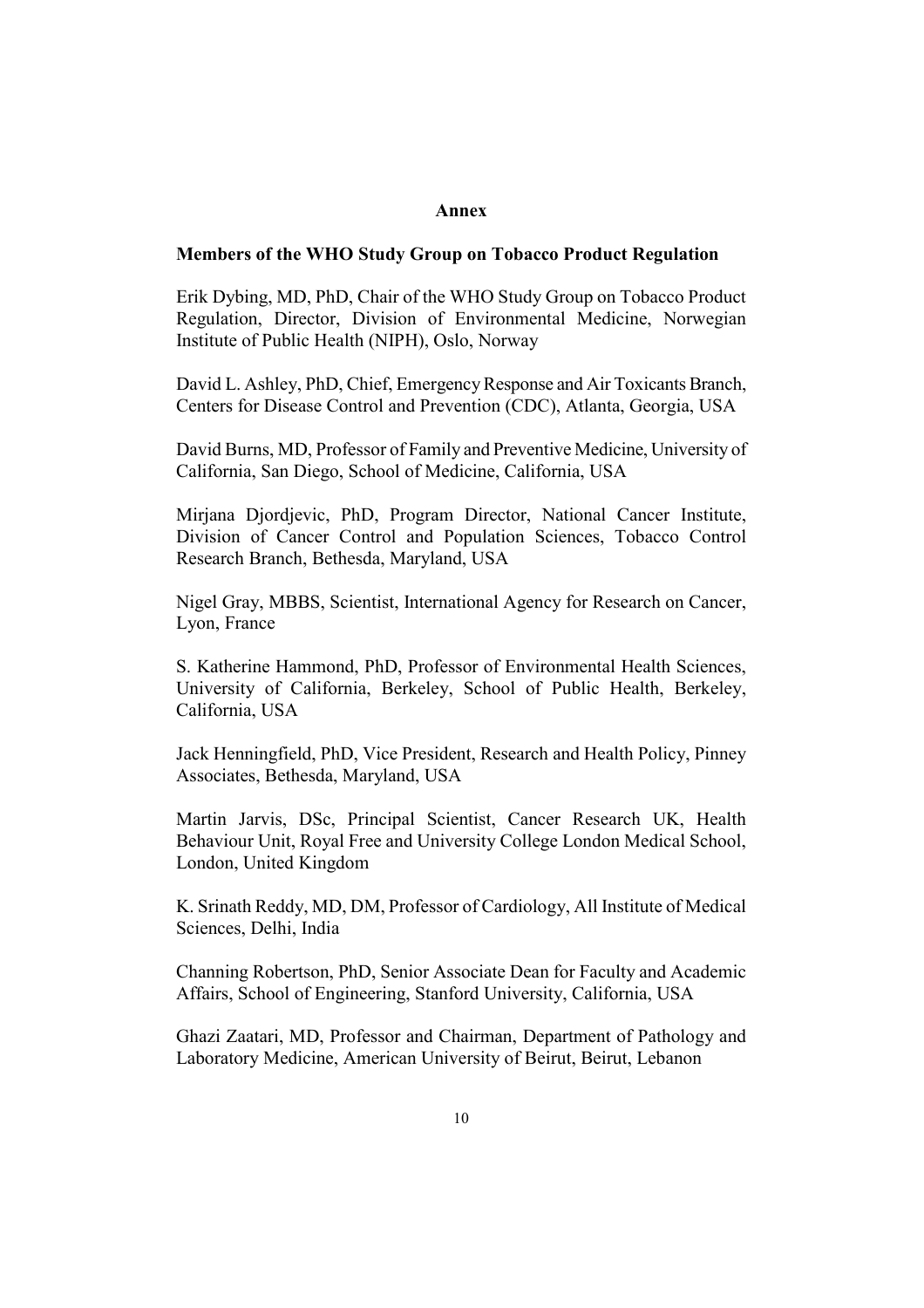#### WHO secretariat

Vera da Costa e Silva, MD, PhD, MBA, Director, WHO Tobacco Free Initiative

Douglas William Bettcher, MD, PhD, MPH, Coordinator, WHO Framework Convention on Tobacco Control Team, WHO Tobacco Free Initiative

Gemma Vestal, JD, MPH, MBA, RN, Legal Officer/Scientist, WHO Tobacco Free Initiative